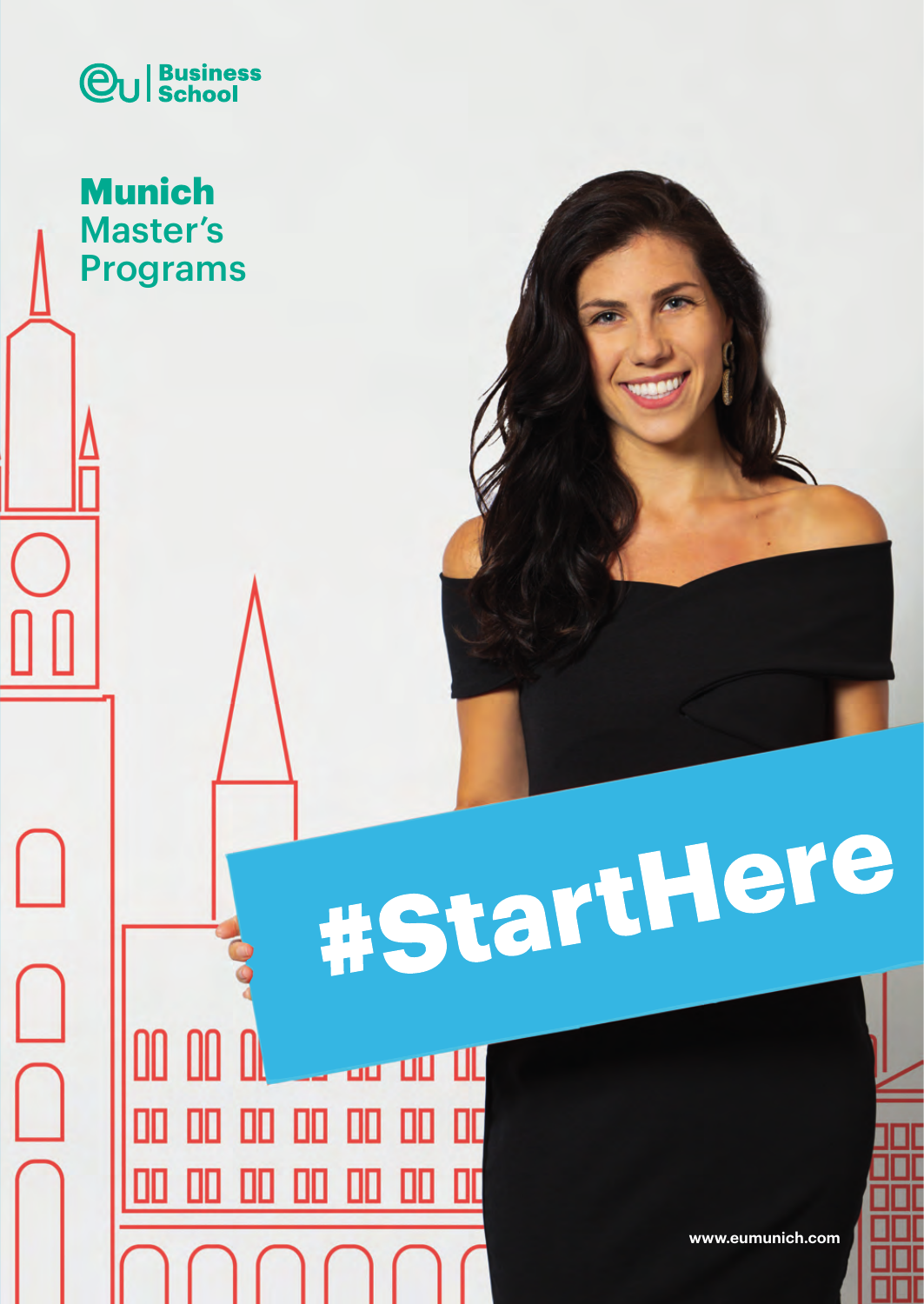

Since 1973, EU Business School (EU) has been educating future entrepreneurs and business leaders. We are a high-ranking, international business school that offers foundation, bachelor's, master's and MBA programs in English at our campuses in Barcelona, Geneva, Munich and online.

Our small class sizes guarantee personalized learning from a highly qualified faculty of academics and business professionals. Our pragmatic and experiential approach, which includes case studies, business simulations,

company visits and conferences with world-renowned leaders. ensures our students excel in the business world.

Our community of 100+ nationalities gives students a multicultural perspective, and our 27,000+ alumni provides networking opportunities around the globe. Intercampus and global exchange programs further enhance our students' international experience.

EU is a member of OMNES Education Group, the French leader in private higher education, which

UNIVERSIDAD CATÓLICA

provides further international and academic opportunities to our students.

Our master's programs are the perfect choice for you if you are looking for an international, flexible and personalized business education.

We invite you to read through the information provided here, and contact our admissions staff at **admission.muc@eumunich.com** with any questions you might have.

#### **EU BUSINESS SCHOOL GROUP**

#### **PROFESSIONAL ACCREDITATIONS**







# **UCAM AN UNIVERSITY OF LONDON**<br>DERBY METROPOLITAN

**VALIDATING & ACCREDITING PARTNERS**



EU's Online MBA ranked<br>
#1 worldwide by CEO<br>
magazine<br>
magazine #1 worldwide by CEO magazine





Diversity

**TOP 20 Globally Online MBA** | **2021**

**STARS** 

MBA

Awarded four stars for overall excellence in business education by QS Stars

EU's Online MBA ranked Top 20 in the world by QS Top MBA

Ranked #23 worldwide by<br>América Economía in its América Ranked #23 worldwide b<br>América Economía in its<br>global MBA rankings

> Ranked #43 in the QS European MBA Rankings

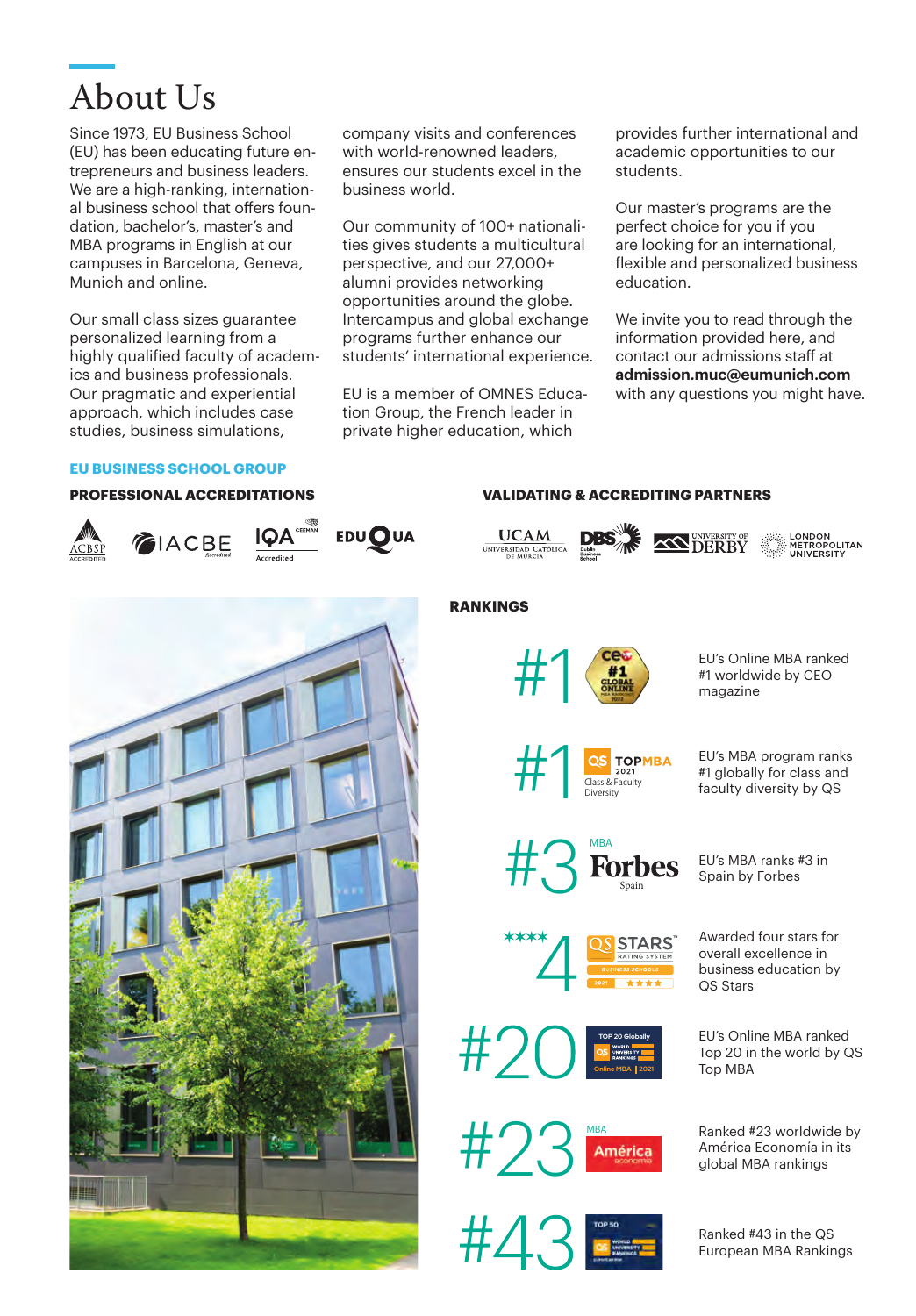

### **TOP REASONS TO STUDY AT EU**

**International:** Our student body comprises more than 100 nationalities, with 98% of students speaking two or more languages.

**Small class sizes:** Greater interaction between students and faculty guarantees heightened academic achievement.

**All classes taught in English:** Including assignments, lectures, exams and the final business plan.

**Experiential learning:** The case study method and a pragmatic approach are two of our most effective tools.

**Outstanding faculty:** Our team is composed of highly qualified academics, entrepreneurs, consultants and business leaders.

**Job-seeking visa**: Students are eligible to apply for an up to 18-month job-seeking visa and most find employment within six months.

**Ranked among the best:** Programs within our network are consistently featured in the top tier of global and European rankings.

**Building a business personality:** We are committed to encouraging students to build the most valuable brand they can market: themselves.

# Munich: A Cultural, Educational and Business Hub at the Heart of Europe

As the major economic power in Germany, this city prides itself on innovative industry and an excellent quality of life. With the strongest growth and employment rates in the country, it is the perfect location for your world-class business education.

Munich is home to the HQs of top multinationals, a highly developed startup ecosystem and a flourishing tech industry which includes 500+ of Europe's most innovative companies. Thanks to the city's global reputation as a dynamic and successful business hub, Apple has allocated most of its recent €1bn Germany expansion budget to Munich, making the Bavarian capital even more attractive for job-seekers and entrepreneurs.

The city also ranks highly for quality of life. The medieval charm of the Old Town (Altstadt), the proximity of the Bavarian Alps and the efficient infrastructure combine to make Munich the world's third most liveable city, according to the latest Quality of Living rankings by Mercer. It is also one of the greenest, with extensive parks, 1200 kilometers of bike paths and an ambitious and forward-thinking agenda for sustainability. The annual Oktoberfest is world-famous, but this proud capital showcases Bavarian culture and traditions in an array of festivals and events throughout the year.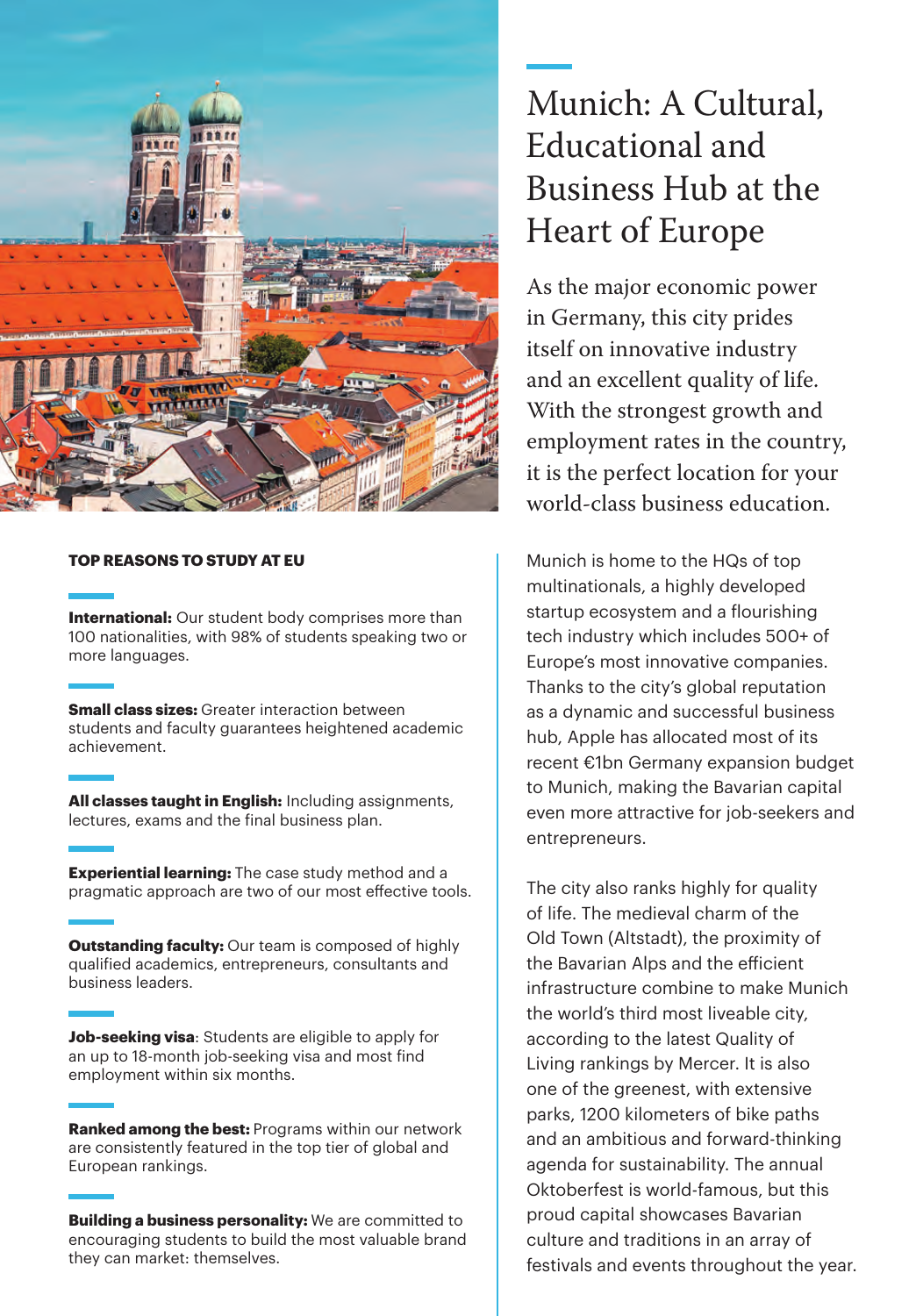# Our Numbers Talk

The most direct way to gain insight into an institution is through percentages, statistics and facts.

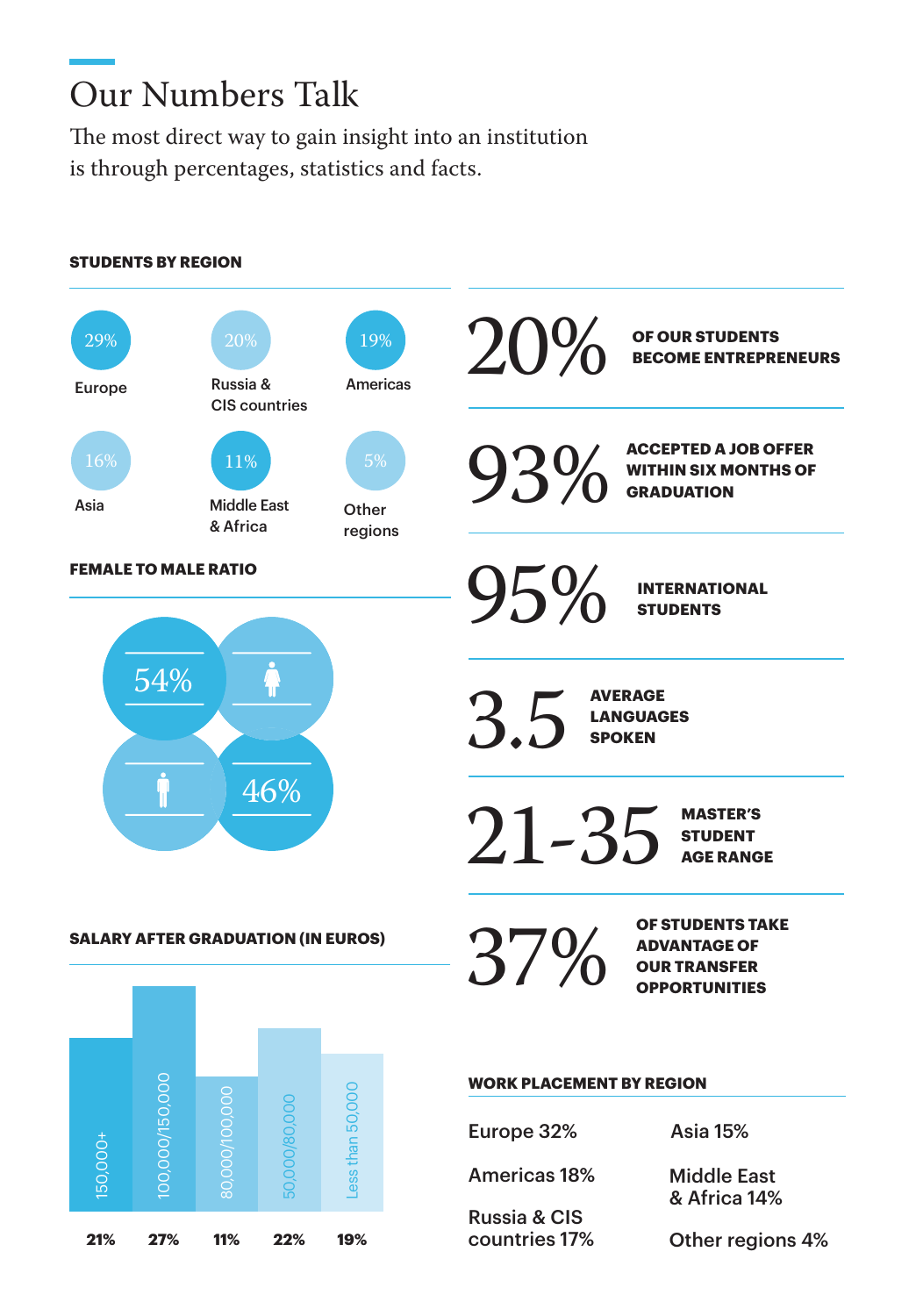# Master's Programs (*título propio*)

The master's programs (*título propio*) at EU Business School (EU) in Munich are oneyear, three-term full-time programs (60 ECTS) taught exclusively in English. With start dates in October, January and March, they are designed to prepare you for a specialized area of business while providing a balanced understanding of fundamental concepts.

As a master's student at EU Munich, you will develop your business personality and hone your management skills through lectures, company visits, guest speaker sessions, conferences, seminars, individual assignments, group projects and business simulations. In small classes, our highly-qualified faculty of academics and business professionals will share real-world experiences to provide privileged insights into the specialization of your choice. You will discuss topics integral to the modern business world and develop an innovative mindset to shape the future of business. You will complete a final business plan, a multifaceted assignment that is a culmination of your study experience.

On the successful completion of one of these nine programs, you will earn a university-specific master's degree (*título propio*) awarded by Universidad Católica San Antonio de Murcia (UCAM), Spain, as well as a Certificate of Advanced Studies from EU Business School Switzerland.

 The master's programs (*título propio*) awarded by Universidad Católica San Antonio de Murcia (UCAM), Spain, were authorized to be offered at EU Business School Munich GmbH on April 13, 2021, following article Art. 86 Abs. 3 BayHSchG. For more information about university-specific degrees (*título propio*), please refer to the section Degrees at EU Business School on our website at eumunich.com/degrees.

### Master in Management (*título propio*)

### **Students completing this master's pursue careers in:**

- Corporate leadership
- Division/Business unit management
- Strategic management
- Strategic planning

Rapid political, economic, social and technological changes are taking place across the world. In order to cope with and actively shape these complex changes, new leadership is required. This program explores the realities of being a leader in the 21<sup>st</sup> century, from making strategic decisions, managing people and negotiating effectively, to operational and marketing management. Focusing on the development of critical thinking and executive skills, this master's will give you the tools to be an effective leader and to adapt to future changes in business.

A sample of the program courses:

- International Business Management
- Innovation Management
- Entrepreneurship

Master in Marketing (*título propio*)

#### **Students completing this master's pursue careers in:**

- Marketing management
- Brand management
- Marketing research
- Digital marketing

Markets are ever-changing with increasingly sophisticated consumers. Now more than ever, companies require innovative, qualified marketing experts to implement creative changes. From effective use of social media marketing to understanding your target audience, this program explores modern marketing methods and theories from various perspectives, giving you an insight into how marketing decisions relate to the analytical, strategic and operational areas of a business.

A sample of the program courses:

- Strategic Marketing
- Marketing Communications
- Digital Marketing

### Master in Finance (*título propio*)

#### **Students completing this master's pursue careers in:**

- Asset management
- Financial analysis
- Investment banking
- Fintech

New financial paradigms are emerging. With shifts in regulations and ethical thinking, the ability to understand and decipher the complex world of finance is a quality that is more important than ever before. As an applied branch of economics, this program explores challenging technical theory and a wide range of topics, including asset pricing, portfolio management, derivative securities and blockchain fundamentals. From its foundations to the future of finance, you will gain a balanced understanding of one of the most crucial aspects of business.

A sample of the program courses:

- Portfolio Management Risk Management in Financial Markets Fundamentals of Blockchain
	- **Technologies**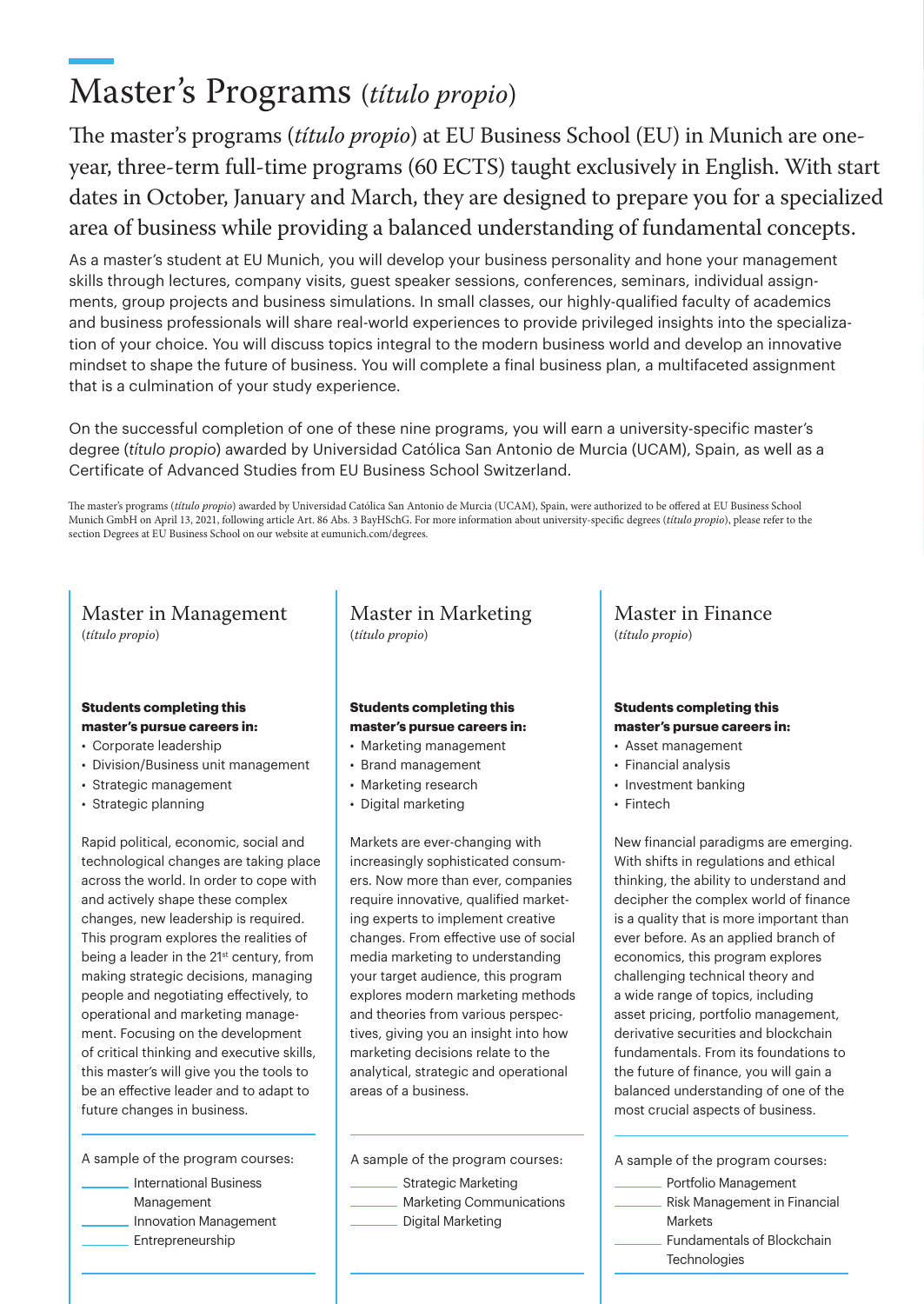

# Career Services

From career counseling and mentoring to advice on personal branding and networking, EU's career services department is on hand to provide one-to-one careers coaching and access to a network of over 27,000+ alumni. In addition, the annual EU Talent Day and global alumni events are held to give students a platform on which to build strong business connections.

### **Start dates:** October/January/March **Duration:** One year (three terms)

**Total tuition fee:** €14,250

*These fees may be subject to change.*

Master in Digital Business (*título propio*)

#### **Students completing this master's pursue careers in:**

- Digital management
- Digital commerce
- Change management

Digital transformation is no longer a future paradigm, but a key reality. The business world is becoming digitalized at an astounding pace and companies actively seek digital visionaries to leverage their expertise and insight into any corporation that seeks to stay competitive. This program explores the theoretical and practical foundations, implementation and business models that make up digital business and delivers all key competencies required in the corporate world today.

A sample of the program courses:

- Digital Technologies & Change Management
- Social Media & Web Analytics
- Entrepreneurship & Startups

Master in Tourism & Hospitality Management (*título propio*)

#### **Students completing this master's pursue careers in:**

- Hospitality management
- Event management
- Conference management
- Digital tourism

An increasingly globalized world has led tourism to become the fastest growing industry in business today. Modern companies require academically qualified, visionary leaders to create new business models and understand changes in technology and consumer trends. Focusing on the development of executive skills and strategic aptitudes, this program explores the theories, practices and frameworks that make up the tourism and hospitality fields, while developing understanding of international and intercultural management needs.

A sample of the program courses:

Cross-Cultural Team Mgmt. Digital Tourism: Marketing Strategies & Online Commercialization Hospitality Management

Master in Innovation & Entrepreneurship (*título propio*)

#### **Students completing this master's pursue careers in:**

- Entrepreneurship & new venture creation
- New product development
- Innovation management

In an ever-changing business landscape shaped by increasingly competitive markets, the entrepreneurial mindset is crucial for creative changes and growth. This program explores the main components of innovation and new venture creation and provides an insight into entrepreneurial endeavor and the conditions within which it can be cultivated effectively. Focusing on the development of creative thinking and executive skills, you will discover entrepreneurial challenges and solutions, while taking the opportunity to evaluate and conceptualize business models.

A sample of the program courses:

Entrepreneurial Finance Strategic Management of Innovation Entrepreneurship Strategy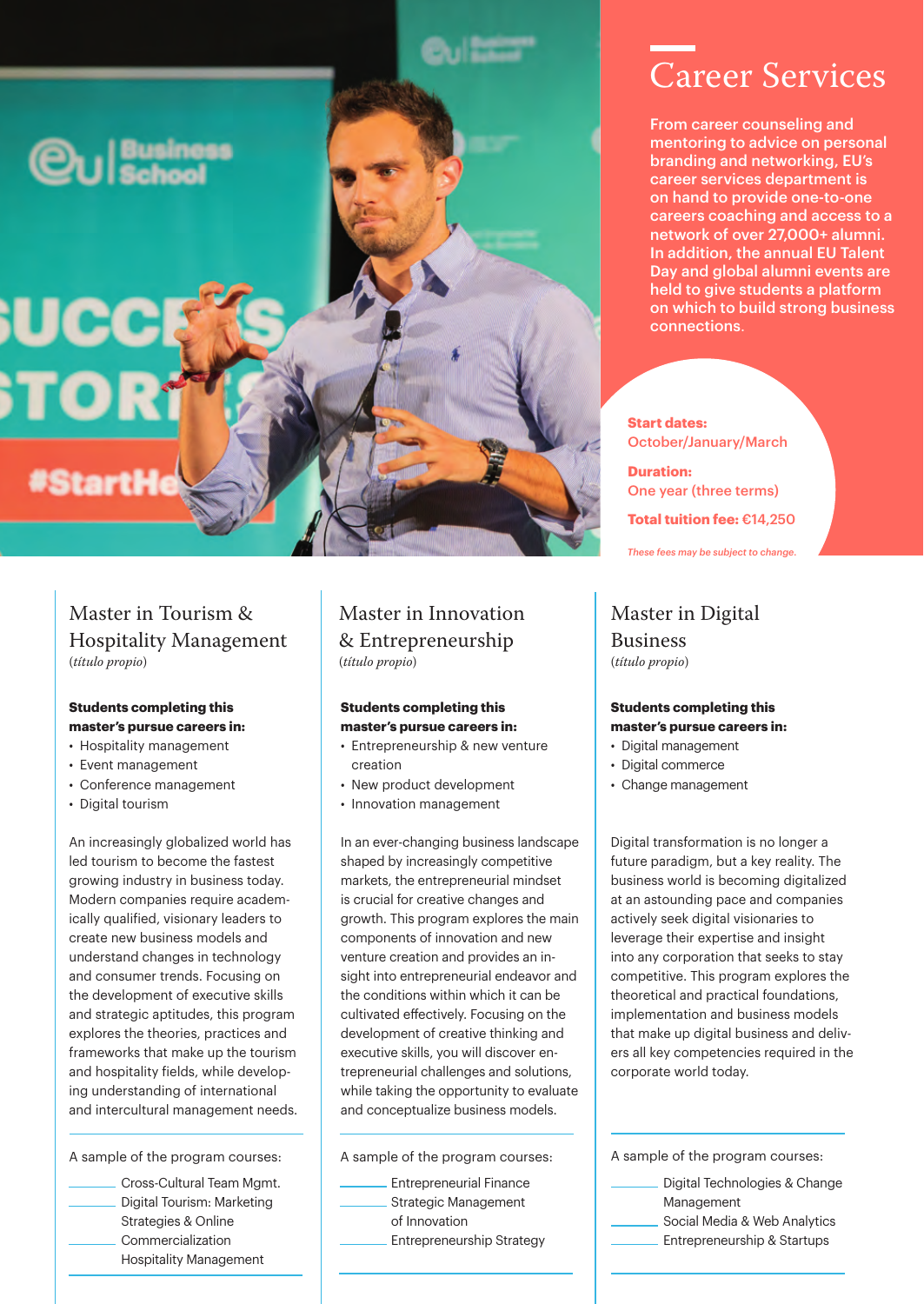# Admission Requirements

## **SOME OF THE COMPANIES WHERE OUR ALUMNI WORK:**



1 certified copy of bachelor's degree and transcripts or equivalent

Proof of English level: TOEFL score 89 (internet-based), 233 (computer-based); IELTS 6.5; CAE C1 with a minimum score of 176; or equivalent; or English native

1 copy of your CV/résumé

2 letters of recommendation

1 written or video essay

**Applicants must also meet one of the following:**

A GPA of 3.0 on a 4.0 scale

A satisfactory score on the GMAT or GRE

An interview with the academic dean

*Visit eumunich.com for a list of additional supporting documents or contact our admissions department at admission.muc@eumunich.com*

Master in Fashion & Luxury Business (*título propio*)

#### **Students completing this master's pursue careers in:**

- Fashion & luxury brand management
- Advertising & communication
- Luxury retail

The fashion and luxury industry has played an important role in society for centuries. Focusing on business management skills and consumer attitudes toward luxury products with an emphasis on design and creativity, this program prepares you for the projection of a brand. With elements such as advertisement strategy, communication skills and innovative thinking, you are given an in-depth insight into how to effectively manage and position a unique brand.

A sample of the program courses:

International Luxury Brand Management Luxury Industry Design Innovation

# Master in Digital Marketing, Transformation & Design Thinking (*título propio*)

#### **Students completing this master's pursue careers in:**

- Digital business transformation
- Digital marketing
- Search engine optimization
- Design strategy

The digital transformation of business is accelerating, and customers are increasingly empowered and selective. This program will give you the skills needed to design effective digital marketing campaigns, apply strategic approaches to digital transformation and re-design and re-imagine businesses and products through new technologies. You will also learn to understand consumer motivation and the fundamentals behind search engine algorithms. They will also develop innovative ideas using design thinking among other ideation techniques.

A sample of the program courses:

Digital Transformation Strategy Digital Marketing Strategies Ideation & Brainstorming

**Techniques** 

# Master in Business Analytics & Data Science (*título propio*)

#### **Students completing this master's pursue careers in:**

- Data analytics
- Business analysis consultancy
- Operations analysis
- Data science

Technology advances have dramatically changed the way businesses function. Expertise in business analytics and data science is essential to leverage technology for optimal results. Applying a hands-on approach, this program gives you a comprehensive foundation in data science, using leading software, tools and applications. You will gain practical experience with advanced web-based applications and toolsets, understand how to use data as a strategic resource and learn to apply data management skills to a business setting in order to effectively implement data-driven solutions.

A sample of the program courses:

- The Data Science Toolkit Deep Learning & AI
- Data Visualization Lab